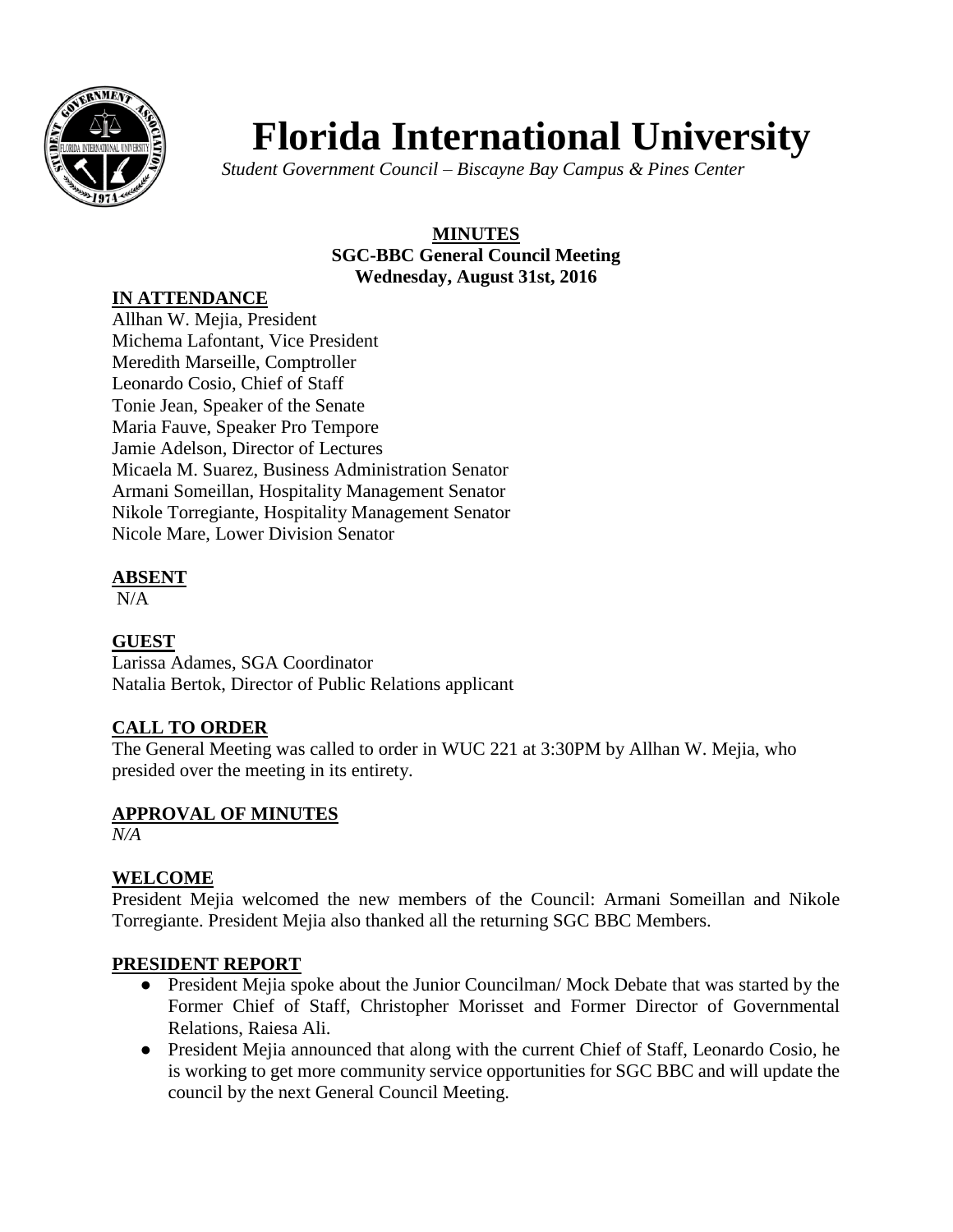- With regards to the First Homecoming game that SGC BBC will attend with SGC MMC, President Mejia announced that he will email the tickets to the members that signed up to attend.
- President Mejia announced that he has high expectations from the entirety of SGC BBC, but primarily his executive board members because they are each in charge a specific branch of SGC BBC.
- President Mejia advised the council to have fun and to start practicing better communication between the branches.

#### **VICE PRESIDENT REPORT**

- Ms. Lafontant welcomed the new members and thanked the students that are in attendance at the meeting for their interest in SGA.
- Ms. Lafontant announced that she is working on a Recruitment Committee with the goal to fill up the entirety of the SGC BBC.

# **COMPTROLLER REPORT**

- Ms. Marseille welcomed the new members and the students that are in attendance.
- Ms. Marseille announced that the emoluments were passed on the first Senate meeting of the FALL 2016 Semester in August 22nd, 2016. Ms. Marseille is in contact with Accounting to work and get the emoluments into action.
- The File For Funds Bill was approved the Senate on Monday's meeting on August 29th, 2016. She is currently working with President Mejia to get the bill implemented into the Statutes.

#### **SPEAKER OF THE SENATE REPORT**

- Ms. Jean announced that she is very excited for the year to come. She hopes to have a filled council like last year, but turning a new leaf, she is excited to recruit new and qualified members through Ms. Lafontant's Recruitment Committee.
- Ms. Jean announced that she is instructing her Senate to help build better and stronger connections with their respected and assigned advisors and for the advisors to recommend dedicated students to join SGC BBC.
- Ms. Jean also announced that the council needs to find a Chief Justice urgently.

# **CHIEF OF STAFF REPORT**

- Mr. Cosio announced that he had been receiving plenty of Cabinet Applications and is hoping to interview applicants soon.
- Mr. Cosio announced that he is looking forward to a great year and he will be bringing team building activities to the office to induce bonding among the council.

# **ADVISOR REPORT**

- Ms. Adames thanked the Council members who volunteered to help out for SGA Day on Wednesday, August 31st, 2016.
- Ms. Adames proudly announced that the office has received several applications from qualified individuals during SGA Day and that students really enjoyed knowing that SGC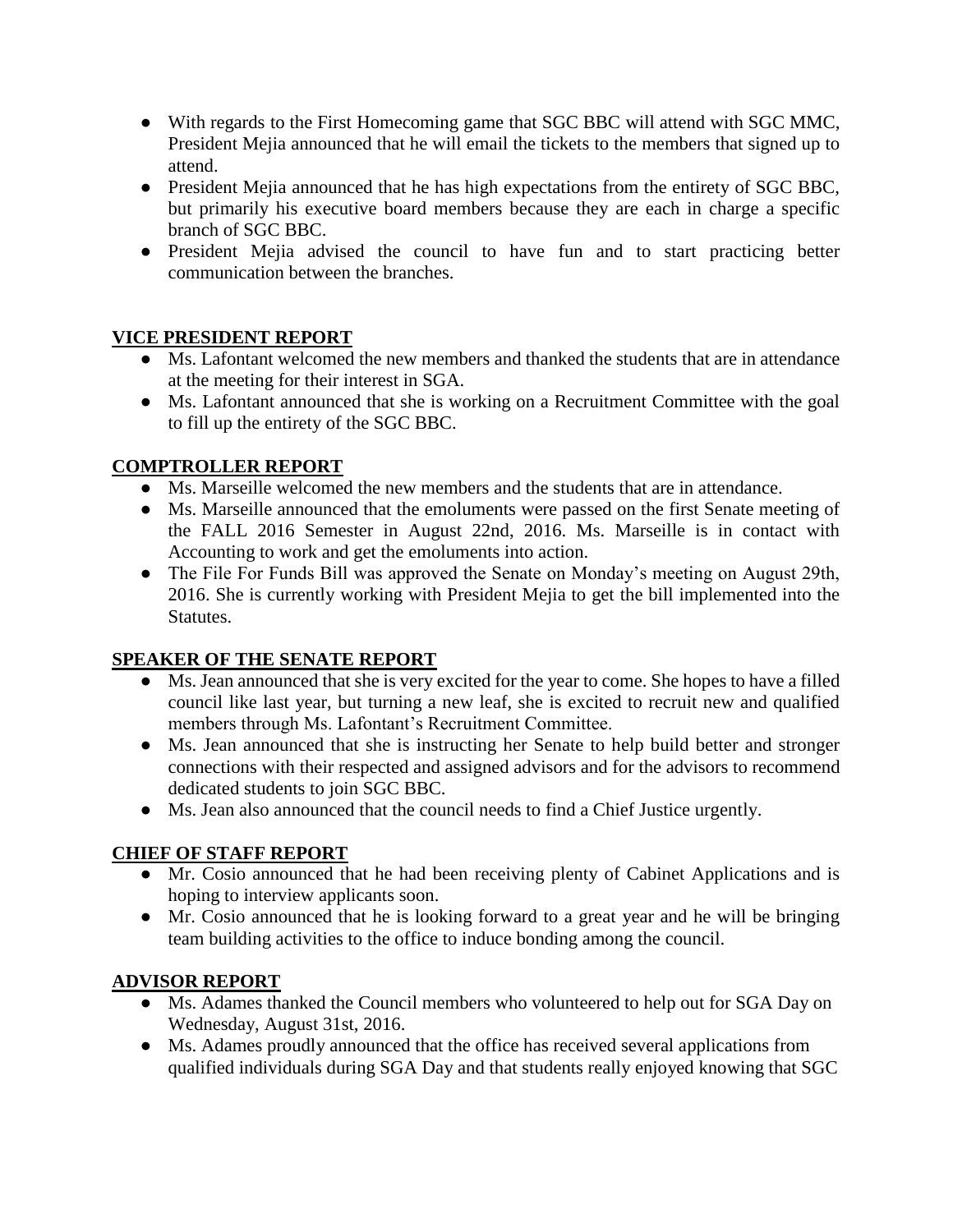BBC wanted to know their opinion on what they expect of SGA with regards to the activities in the conference room.

- She advised the Council to sign up for tabling on Career Bash, next Tuesday, September 6th, 2016.
- She announced that SLS Instructors are open to SGA Presentations as early as next week. She advised the Council to sign up in groups of two. Ms. Adames said she will provide the volunteers with a few giveaways and applications.
- Ms. Adames urged the council to promote ROARsync and the New York Times Roundtable while tabling for SGA.
- Ms. Adames informed the council that there are two need Front Desk Student Assistant Hires.

#### **NEW BUSINESS**

Natalia Bertok presented herself before the council for approval as the new Director of Public Relations.

Senator Suarez moved to appoint. Speaker Pro Fauve seconded the motion.

#### In favor

Speaker of the Senate Jean Speaker Pro Tempore Fauve Senator Suarez Senator Someillan Senator Torregiante Senator Mare

Opposed Abstained NA NA

- Motion passed unanimously. Natalia Bertok is instated as the current Director of Public Relations on August 31st, 2016.
- Senator Suarez presented the updated version of Appropriation 2016.0025 and an issue arose.
- Speaker of the Senate Jean moved for a five minute recess at 4:19PM. Speaker Pro Tempore Fauve seconded the motion.

#### In favor

Speaker of the Senate Jean Speaker Pro Tempore Fauve Senator Suarez Senator Someillan Senator Torregiante Senator Mare